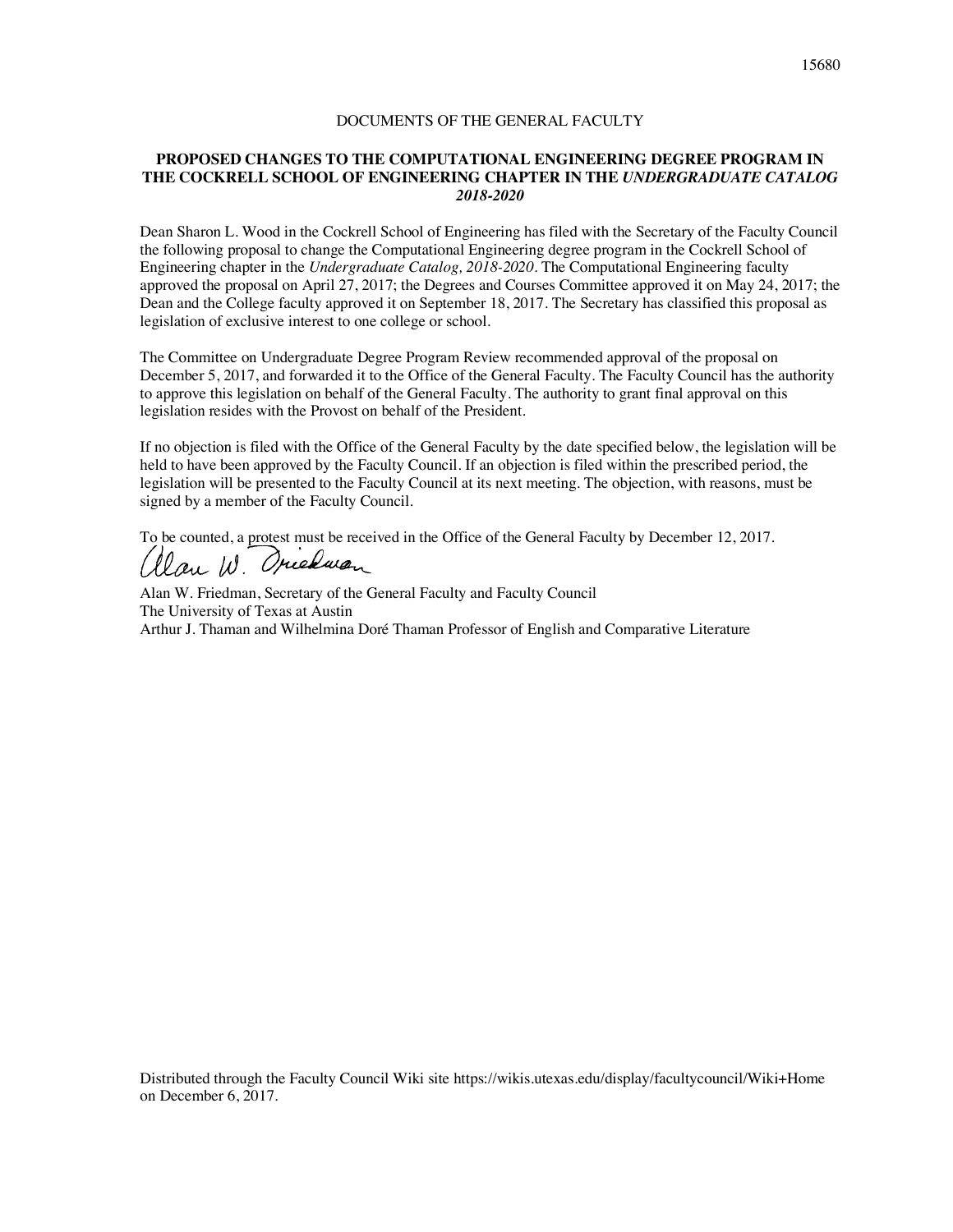#### **PROPOSED CHANGES TO THE COMPUTATIONAL ENGINEERING DEGREE PROGRAM IN THE COCKRELL SCHOOL OF ENGINEERING CHAPTER IN THE** *UNDERGRADUATE CATALOG 2018-2020*

| <b>TYPE OF CHANGE:</b> $\boxtimes$ Academic Change<br>Degree Program Change (THECB form required) |                                 |                                            |                                                   |                                                                                                                                                    |
|---------------------------------------------------------------------------------------------------|---------------------------------|--------------------------------------------|---------------------------------------------------|----------------------------------------------------------------------------------------------------------------------------------------------------|
| PROPOSED CLASSIFICATION:                                                                          |                                 |                                            | $\boxtimes$ Exclusive $\Box$ General $\Box$ Major |                                                                                                                                                    |
|                                                                                                   |                                 | DETERMINE IF SACSCOC APPROVAL IS REQUIRED. |                                                   | 1. IF THE ANSWER TO ANY OF THE FOLLOWING QUESTIONS IS YES, THE COLLEGE MUST<br>CONSULT LINDA DICKENS, DIRECTOR OF ACCREDITATION AND ASSESSMENT, TO |
|                                                                                                   | • Is this a new degree program? |                                            |                                                   | $Yes \Box No \boxtimes$                                                                                                                            |

• Is this program being deleted?

Does the program offer courses that will be taught off campus?

Will courses in this program be delivered electronically?

## **2. EXPLAIN CHANGE TO DEGREE PROGRAM AND GIVE A DETAILED RATIONALE FOR EACH INDIVIDUAL CHANGE:**

Deleted the 'Design systems…' bullet-point from the Program Educational Objectives to better reflect the implementation of the degree program.

Updated the 'Portable Computing Devices' section: 1) changed listed software to reflect the proper capitalization of the name of the software, 2) added additional software that is now a component of a required class, 3) added information about the need to access a remote server, and 4) updated the information about where to find minimum and required computing specifications.

Degree requirement updates (reflected in the 'Requirements' section and the 'Suggested Arrangement of Courses') that will not require inventory updates: 1) remove COE 111L from required coursework-- the content of this course will be moved to a new course added as COE 322 and outlined below; 2) remove SDS 322 from required coursework and change to an optional substitute for COE 322 outlined below; 3) remove SDS 329C from required coursework; 4) remove COE 373 from required coursework—the intention of this class will be covered in a new course added as COE 332 and outlined below; and 5) add three hours of technical elective coursework.

Inventory updates (reflected in the 'Requirements' section and the 'Suggested Arrangement of Courses') already submitted for fall 2017 and spring 2018: 1) changed ASE 321K to COE 321K to reflect the content of the coursework that is more Computational than Aerospace-related; 2) changed ASE 347 to COE 347 to reflect the content of coursework that is more Computational than Aerospace-related; and 3) changed ME 320 to ME 310T to reflect the inventory change that was completed by the Department of Mechanical Engineering in fall 2016.

Inventory updates (reflected in the 'Requirements' section and the 'Suggested Arrangement of Courses') planned to be submitted for fall 2018: 1) Change COE 211K to 311K (two-hour to three-hour) in order to reflect the actual coursework and teaching hours needed for the course content; 2) Add COE 322 (Intro to Scientific Computation)—this course will take the place of SDS 322 in degree requirements (although SDS 322 will also still be allowed to count as a substitute for COE 322) and will be designed alongside TACC to incorporate content once covered in COE 111L as well as new content in data structures; and 3) Add COE 332 (Software Design)—this course will offer three hours of design in software engineering.

| Yes $\Box$ | No $\boxtimes$ |
|------------|----------------|
| $Yes \Box$ | No $\boxtimes$ |
| Yes $\Box$ | No $\boxtimes$ |
| Yes $\Box$ | No $\boxtimes$ |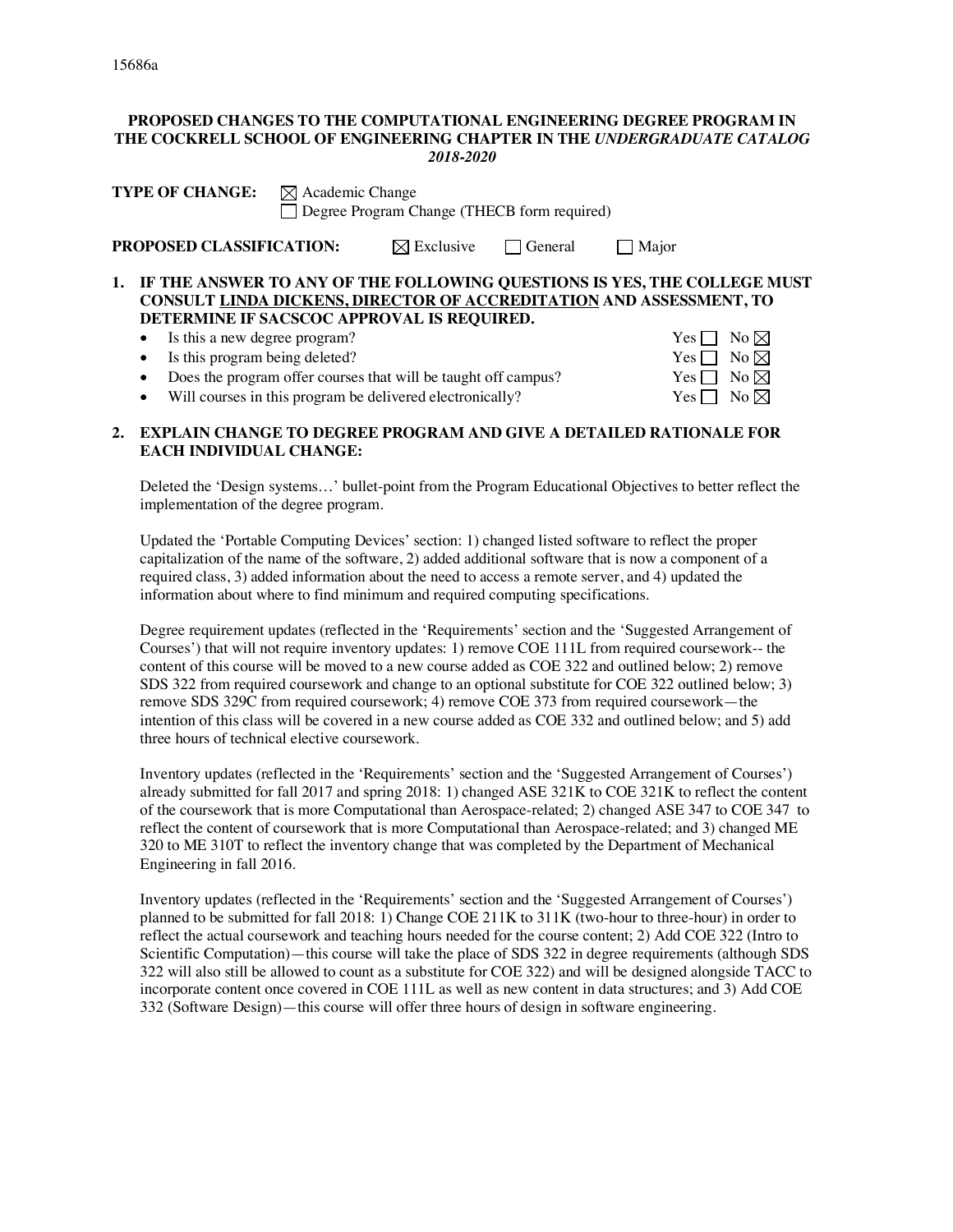# **3. THIS PROPOSAL INVOLVES: (Please check all that apply)**

 $\Box$  Courses in other colleges  $\Box$  Courses in proposer's college that  $\Box$  Flags are frequently taken by students in other colleges  $\Box$  Course in the core  $\Box$  Change in course sequencing for  $\boxtimes$  Courses that have to be curriculum an existing program added to the inventory Requirements not explicit in the  $\Box$  Change in admission  $\Box$ catalog language (e.g., lists of requirements (external or acceptable courses maintained by internal) department office) **4. SCOPE OF PROPOSED CHANGE:** a. Does this proposal impact other colleges/schools? Yes  $\Box$  No  $\boxtimes$ If yes, then how would you do so? b. Do you anticipate a net change in the number of students in your college? Yes  $\Box$  No  $\boxtimes$ If yes, how many more (or fewer) students do you expect? c. Do you anticipate a net increase (or decrease) in the number of students from outside of your college taking classes in your college?  $Yes \Box No \boxtimes$ If yes, please indicate the number of students and/or class seats involved. d. Do you anticipate a net increase (or decrease) in the number of students from your college taking courses in other colleges?  $\overline{Y}$ es  $\Box$  No  $\overline{\boxtimes}$ If yes, please indicate the number of students and/or class seats involved. **If 4 a, b, c, or d was answered with yes, please answer the following questions:**

# **If the proposal has potential budgetary impacts for another college/school, such as requiring new sections or a non-negligible increase in the number of seats offered, at least one contact must be at the college-level.**

How many students do you expect to be impacted?

Impacted schools must be contacted and their response(s) included:

Person communicated with: Date of communication: Response:

e. Does this proposal involve changes to the core curriculum or other basic education requirements (42 hour core, signature courses, flags)? If yes, explain:

# **If yes, Undergraduate Studies must be informed of the proposed changes and their response included:**

Person communicated with: Date of communication:

Response:

f. Will this proposal change the number of hours required for degree completion? NO Note: THECB Semester Credit Hour Change Form required, download from URL: http://www.thecb.state.tx.us/reports/DocFetch.cfm?DocID=2419&format=doc If yes, explain:

# **5. COLLEGE/SCHOOL APPROVAL PROCESS**

| May 12, 2017                       | Dr. Noel Clemens, Chair<br><b>ASE/EM Faculty</b>                        |
|------------------------------------|-------------------------------------------------------------------------|
| April 27, 2017                     | COE Undergraduate Curriculum Committee                                  |
| May 24, 2017<br>September 18, 2017 | CSE Degrees & Courses Committee<br>CSE Faculty and Sharon L. Wood, Dean |
|                                    | May 11, 2017                                                            |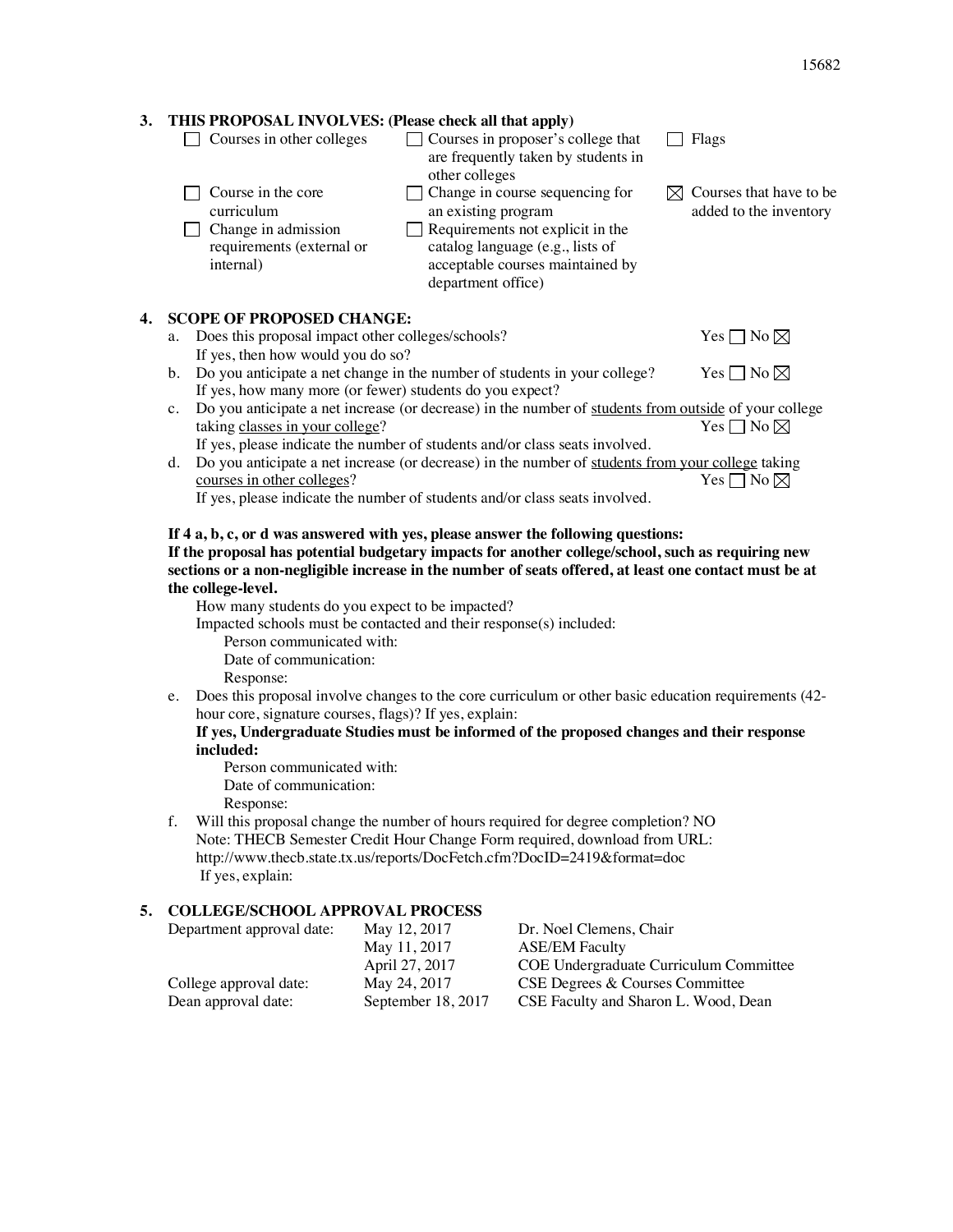### **PROPOSED NEW CATALOG TEXT:**

#### **BACHELOR OF SCIENCE IN COMPUTATIONAL ENGINEERING**

{No changes up to this point.}

#### **Program Educational Objectives**

Within a few years of graduation, computational engineering graduates should:

- Contribute to the economic development of Texas and beyond through the ethical practice of computational engineering in industry and public service
- Exhibit leadership in technical or business activity through engineering ability, communication skills, and knowledge of contemporary and global issues
- Continue to educate themselves through professional study and personal research
- Be prepared for admission to, and to excel in, the best graduate programs in the world
- [Design systems to collect, encode, store, transmit, and process energy and information, and to evaluate system performance, either individually or in teams]
- Use their engineering ability and creative potential to create technology that will improve the quality of life in society

#### **Portable Computing Devices**

Students entering computational engineering are required to have access to a portable computing device capable of running the software tools required for undergraduate engineering analyses ([MatLab] MATLAB, SOLIDWORKS, Word, Excel, etc) and accessing to the remote server for the department. This device does not need to be brought to campus on a daily basis, but individual courses may require that the device be brought to certain lectures, labs, and/or exams. [Once admitted, students will be informed by the Aerospace Engineering and Engineering Mechanics Department office about specific device requirements.] Minimum and recommended specifications may be found on the department website.

#### **Curriculum**

Course requirements include courses within the Cockrell School of Engineering and other required courses. In addition, each student must complete the University's Core Curriculum. In some cases, a course that fulfills one of the following requirements may also be counted toward core curriculum or flag requirements; these courses are identified below.

In the process of fulfilling engineering degree requirements, students must also complete coursework to satisfy the following flag requirements: one independent inquiry flag, one quantitative reasoning flag, one ethics and leadership flag, one global cultures flag, one cultural diversity in the United States flag, and two writing flags. The independent inquiry flag, the quantitative reasoning flag, the ethics and leadership flag, and both writing flags are carried by courses specifically required for the degree; these courses are identified below. Courses that may be used to fulfill flag requirements are identified in the *Course Schedule*.

Courses used to fulfill technical elective requirements must be approved by the computational engineering faculty before the student enrolls in them.

The student must take all courses required for the degree on the letter-grade basis and must earn a grade of at least *C-* in each course, except for those listed as Remaining Core Curriculum Courses. He or she must also maintain grade point averages of at least 2.00 in the major area of study and in required technical courses as described in Academic Standards, and a cumulative University grade point average of at least 2.00 as described in *General Information*.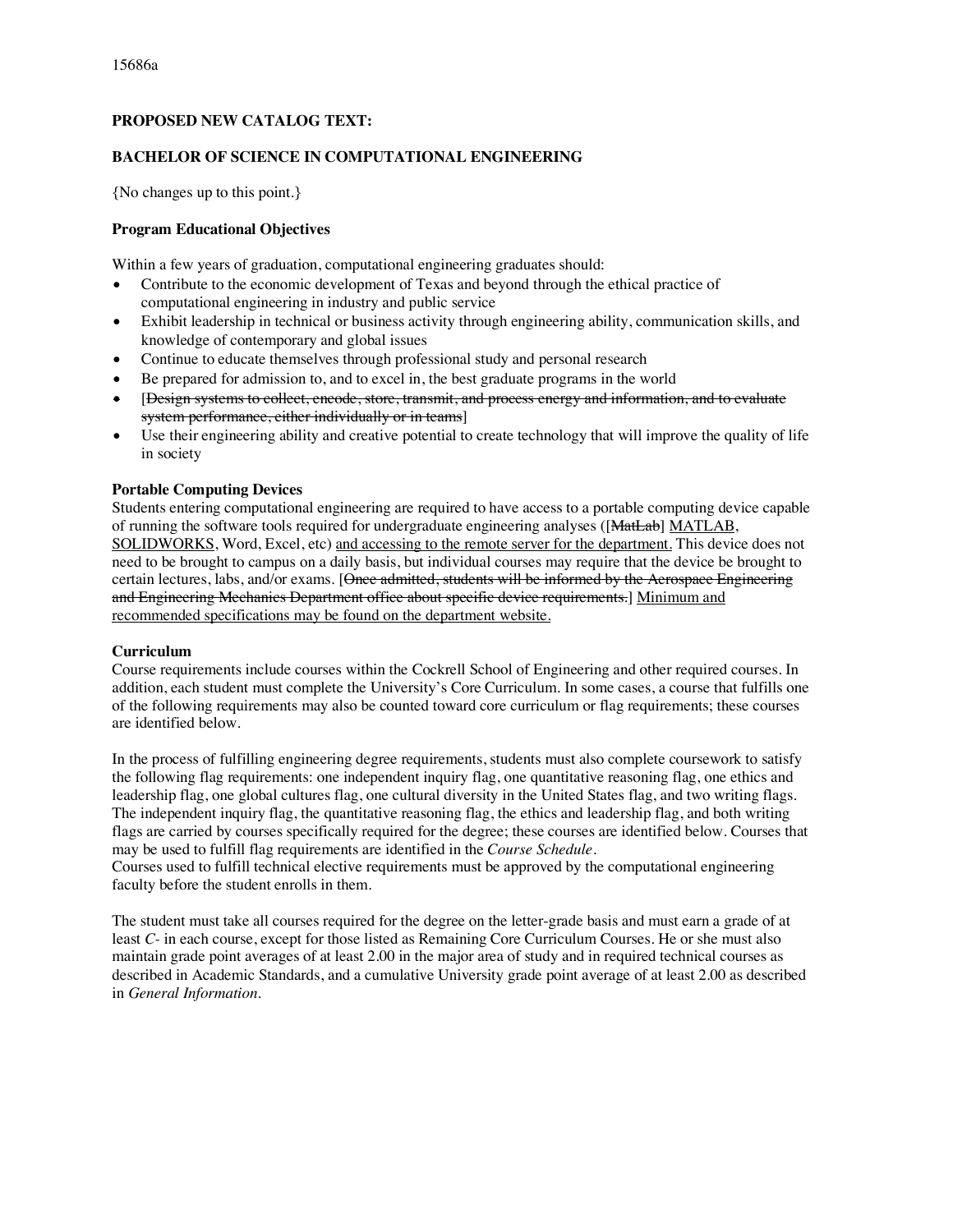| <b>Requirements</b>                 |                                                                               | <b>Hours</b>                |
|-------------------------------------|-------------------------------------------------------------------------------|-----------------------------|
|                                     | <b>Computational Engineering Courses</b>                                      |                             |
| [ <del>COE</del> 111 <del>L</del> ] | <b>Engineering Computation Laboratory</b>                                     | $\mathbf{H}$                |
| $COE$ $[2HK]$<br>311K               | <b>Engineering Computation</b>                                                | 3[2]                        |
| <b>COE 301</b>                      | Introduction to Computer Programming                                          | $\mathfrak{Z}$              |
| <b>COE 321K</b>                     | <b>Computational Methods for Structural Analysis</b>                          | $\overline{3}$              |
| <b>COE 322</b>                      | Intro to Scientific Computation                                               | $\overline{3}$              |
| <b>COE 332</b>                      | <b>Software Engineering</b>                                                   | $\overline{3}$              |
| <b>COE 347</b>                      | <b>Introduction to Computational Fluid Dynamics</b>                           | $\overline{3}$              |
| <b>COE 352</b>                      | <b>Advanced Scientific Computation</b>                                        | 3                           |
| <b>COE 371</b>                      | <b>Applied Mathematics I</b>                                                  | $\ensuremath{\mathfrak{Z}}$ |
| <b>COE 372</b>                      | <b>Applied Mathematics II</b>                                                 | 3                           |
| [ <del>COE</del> 373]               | <b>Systems Engineering Design</b>                                             | 3]                          |
| <b>COE 374</b>                      | Senior Design Project (writing flag and independent inquiry flag)             | 3                           |
| <b>Aerospace Engineering</b>        |                                                                               |                             |
| <b>ASE 320</b>                      | Low-Speed Aerodynamics                                                        | 3                           |
| [ASE 321K]                          | <b>Computational Methods for Structural Analysis</b>                          | 3]                          |
| ASE 330M                            | Linear System Analysis                                                        | 3                           |
| ASE 333T                            | Engineering Communication (writing flag and ethics and leadership flag)       | $\mathfrak{Z}$              |
| [ASE 347                            | <b>Introduction to Computational Fluid Dynamics</b>                           | 3]                          |
| <b>ASE 375</b>                      | <b>Electromechanical Systems</b>                                              | 3                           |
| <b>Chemistry</b>                    |                                                                               |                             |
| <b>CH 301</b>                       | Principles of Chemistry I (part II science and technology)                    | $\mathfrak{Z}$              |
| <b>Engineering Mechanics</b>        |                                                                               |                             |
| E M 306                             | <b>Statics</b>                                                                | $\ensuremath{\mathfrak{Z}}$ |
| E M 311M                            | Dynamics                                                                      | 3                           |
| E M 319                             | Mechanics of Solids                                                           | $\ensuremath{\mathfrak{Z}}$ |
| <b>Mathematics</b>                  |                                                                               |                             |
| M 408C                              | Differential and Integral Calculus (mathematics; quantitative reasoning flag) | $\overline{4}$              |
| M 408D                              | Sequences, Series, and Multivariable Calculus                                 | $\overline{4}$              |
| M 427J                              | Differential Equations with Linear Algebra (quantitative reasoning flag)      | $\overline{4}$              |
| or M 427K                           | Advanced Calculus for Applications I                                          |                             |
| M 427L                              | Advanced Calculus for Applications II                                         | 4                           |
| M 362K                              | Probability I                                                                 | 3                           |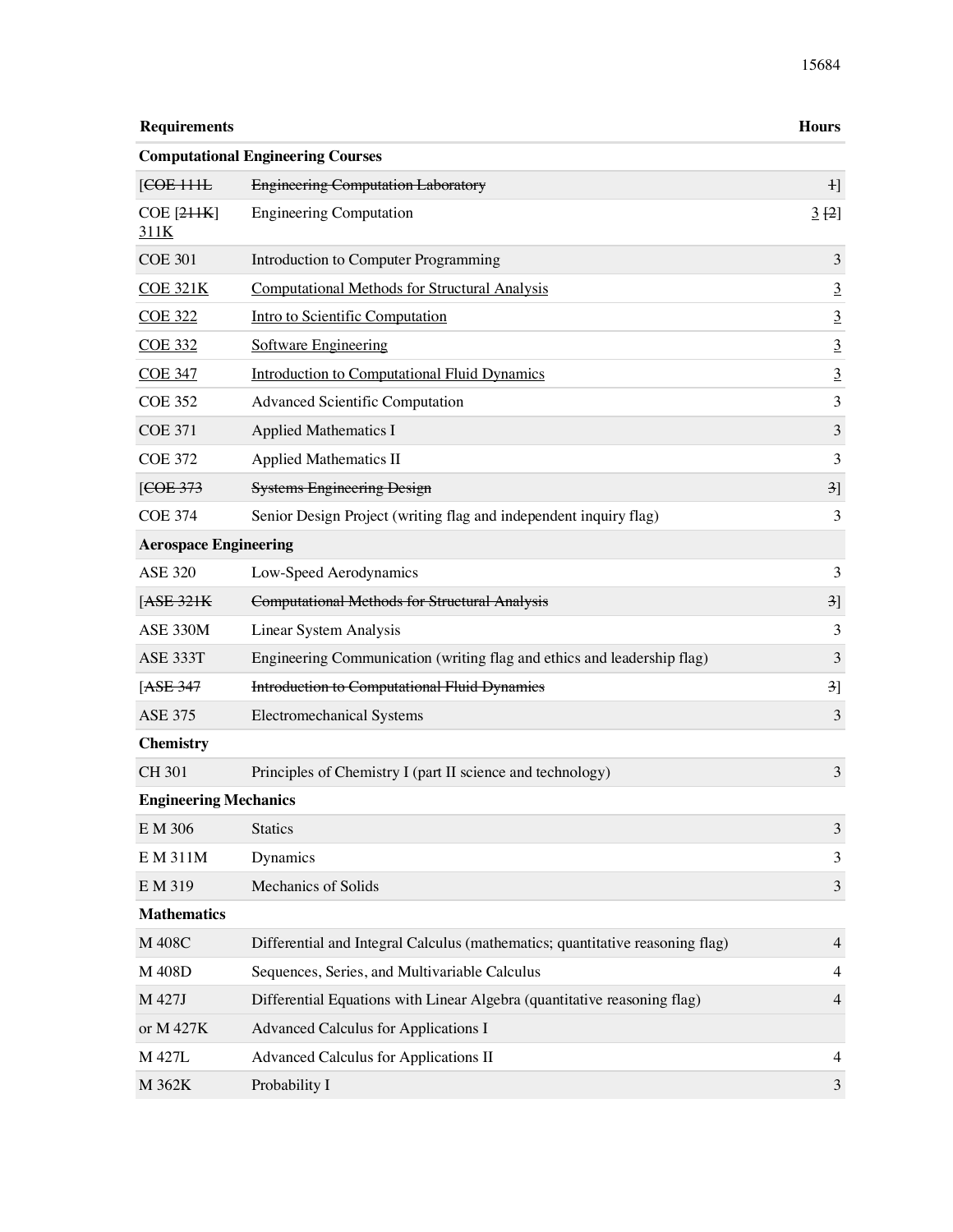|                               | <b>Mechanical Engineering Courses</b>                                                                                                  |                |
|-------------------------------|----------------------------------------------------------------------------------------------------------------------------------------|----------------|
| ME <sub>210</sub>             | <b>Engineering Design Graphics</b>                                                                                                     | $\mathbf{2}$   |
|                               | M E [320] 310T Applied Thermodynamics                                                                                                  | 3              |
| <b>Physics</b>                |                                                                                                                                        |                |
| <b>PHY 103M</b>               | Laboratory for Physics 303K                                                                                                            | 1              |
| <b>PHY 103N</b>               | Laboratory for Physics 303L                                                                                                            | $\mathbf{1}$   |
| <b>PHY 303K</b>               | Engineering Physics I (part I science and technology; quantitative reasoning flag)                                                     | 3              |
| <b>PHY 303L</b>               | Engineering Physics II (part I science and technology; quantitative reasoning flag)                                                    | 3              |
| <b>Other required courses</b> |                                                                                                                                        |                |
| Approved technical electives  | 9[6]                                                                                                                                   |                |
| [ <b>SDS</b> 322]             | <b>Introduction to Scientific Programming</b>                                                                                          | 3              |
| [SDS 329C                     | Practical Linear Algebra I                                                                                                             | 3 <sup>1</sup> |
| <b>Rhetoric and Writing</b>   |                                                                                                                                        |                |
| <b>RHE 306</b>                | Rhetoric and Writing (English composition)                                                                                             | 3              |
|                               | <b>Remaining Core Curriculum Courses</b>                                                                                               |                |
| E 316L                        | British Literature (humanities; [in E 316L, 316M, 316N, and 316P] some sections<br>carry a global cultures or cultural diversity flag) | 3              |
| or $E$ 316M                   | American Literature (humanities; some sections carry a global cultures or cultural diversity<br>flag)                                  |                |
| or $E$ 316N                   | World Literature (humanities; some sections carry a global cultures or cultural diversity flag)                                        |                |
| or $E$ 316P                   | Masterworks of Literature (humanities; some sections carry a global cultures or cultural<br>diversity flag)                            |                |
|                               | American and Texas government (some sections carry a cultural diversity flag)                                                          | 6              |
|                               | American history (some sections carry a cultural diversity flag)                                                                       | 6              |
|                               | Social and behavioral sciences (some sections carry a global cultures and/or cultural diversity flag)                                  | 3              |
|                               | Visual and performing arts (some sections carry a global cultures and/or cultural diversity flag)                                      | $\mathfrak{Z}$ |
| <b>UGS 302</b>                | First-Year Signature Course (in UGS 302 all sections carry writing flag[: in UGS 303<br>some sections carry a writing flag])           | 3              |
| or UGS 303                    | First-Year Signature Course (in UGS 303 some sections carry a writing flag)                                                            |                |
| <b>Total Hours</b>            | 122                                                                                                                                    |                |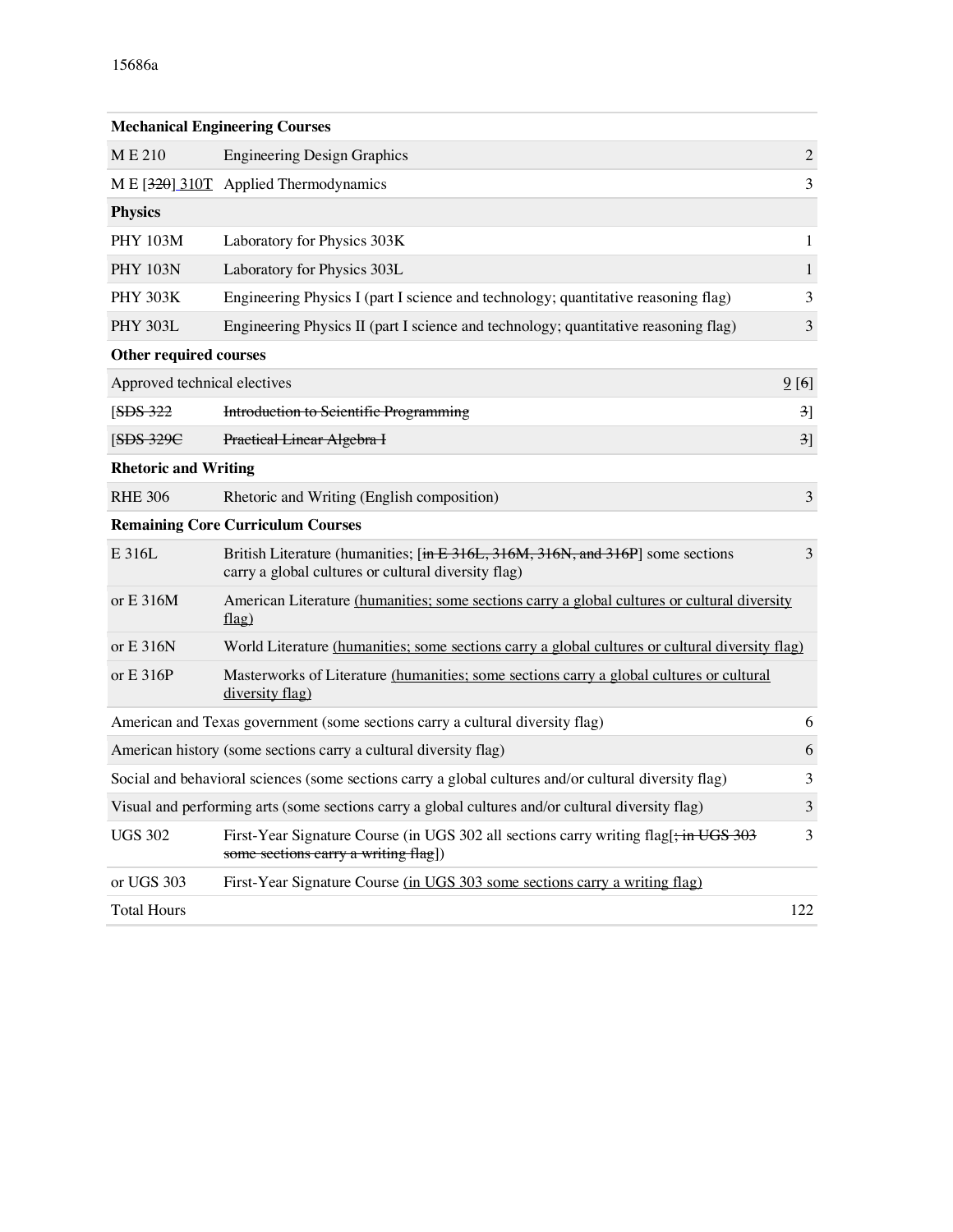# **SUGGESTED ARRANGEMENT OF COURSES**

| <b>First Year</b>                                               |        |                                                                                        |                |
|-----------------------------------------------------------------|--------|----------------------------------------------------------------------------------------|----------------|
| <b>First Term</b>                                               |        | <b>Hours Second Term</b>                                                               | Hours          |
| UGS 302 or 303                                                  |        | 3 COE 301                                                                              | 3              |
| <b>CH 301</b>                                                   |        | 3 M 408D                                                                               | 4              |
| M 408C                                                          |        | 4 PHY 303K                                                                             | 3              |
| <b>RHE 306</b>                                                  |        | 3 PHY 103M                                                                             | 1              |
| Social and behavioral sciences or visual<br>and performing arts |        | 3 [American and Texas government] ME<br>210                                            | 2 [3]          |
|                                                                 |        | American history                                                                       | 3              |
|                                                                 | 16     |                                                                                        | 16 [H]         |
| <b>Second Year</b>                                              |        |                                                                                        |                |
| <b>First Term</b>                                               |        | <b>Hours Second Term</b>                                                               | Hours          |
| E M 306                                                         |        | 3 COE [211K] 311K                                                                      | 3[2]           |
| M 427J or 427K                                                  |        | 4 [ <del>COE 111L</del> ]                                                              | [1]            |
| <b>PHY 303L</b>                                                 |        | 3 E M 311M                                                                             | 3              |
| <b>PHY 103N</b>                                                 |        | 1 [E M 319] COE 332                                                                    | 3              |
| [ <del>ME 210</del> ] COE 322                                   |        | $3$ [2] M 427L                                                                         | $\overline{4}$ |
| <b>ME310T</b>                                                   |        | 3 [ASE 333T] American and Texas<br>government                                          | 3              |
|                                                                 | 17[16] |                                                                                        | 16             |
| <b>Third Year</b>                                               |        |                                                                                        |                |
| <b>First Term</b>                                               |        | <b>Hours Second Term</b>                                                               | Hours          |
| <b>ASE 320</b>                                                  |        | 3 [ASE] COE 321K                                                                       | 3              |
| [ASE 330M] COE 352                                              |        | 3 ASE COE 347                                                                          | 3              |
| M 362K                                                          |        | 3 [SDS 322] ASE 330M                                                                   | 3              |
| [ <b>SDS</b> 329C] E M 319                                      |        | 3 [American and Texas government] E<br>316L, 316M, 316N, or 316P                       | 3              |
| [E 316L, 316M, 316N, or 316P] ASE<br>333T                       |        | 3 [Social and behavioral sciences or visual<br>and performing arts] Technical elective | 3              |
|                                                                 | 15     |                                                                                        | 15             |